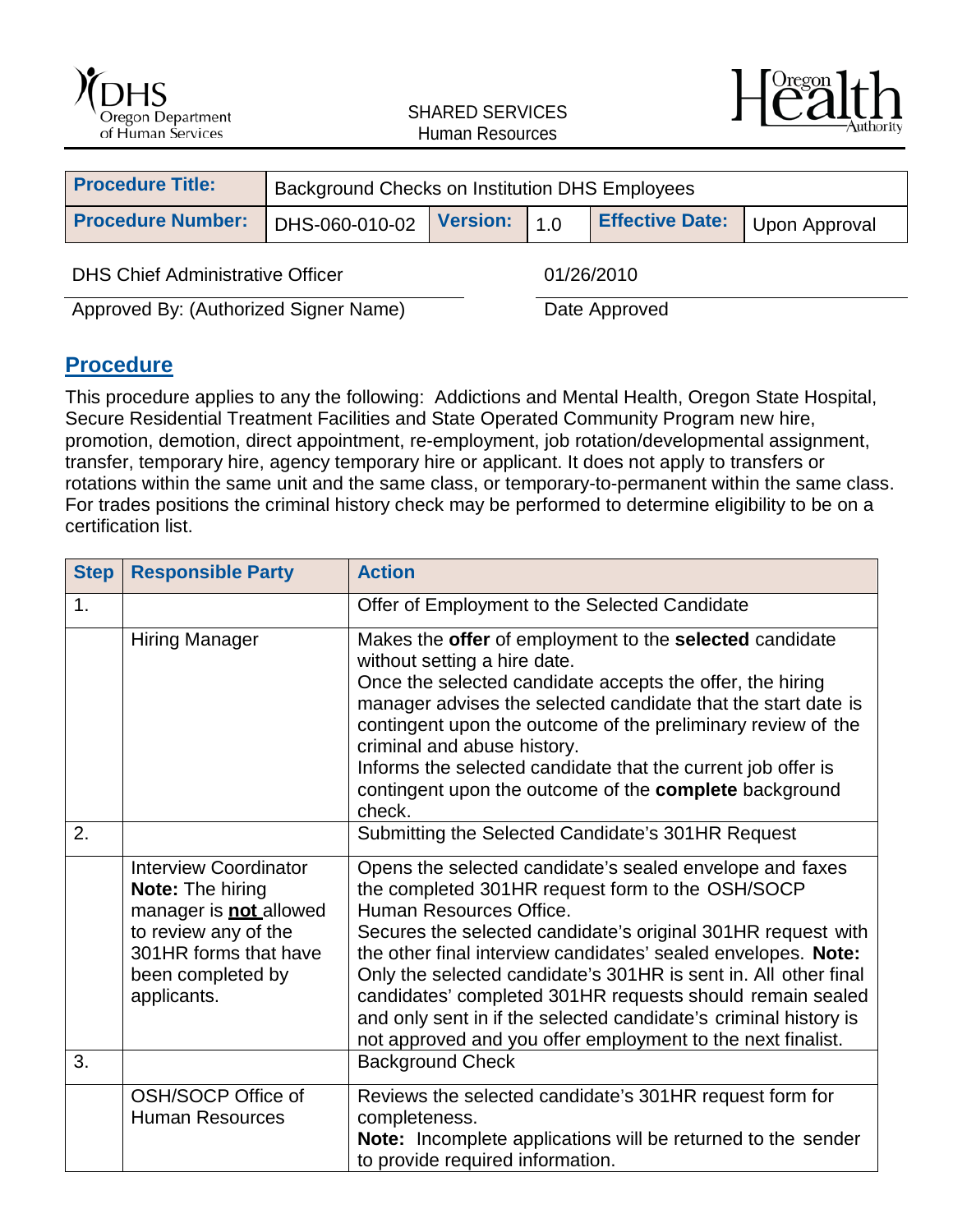|    |                              | Runs records to determine suitability for beginning work while                                                                                                                  |  |
|----|------------------------------|---------------------------------------------------------------------------------------------------------------------------------------------------------------------------------|--|
|    |                              | the criminal history check is being completed. Notifies the<br>hiring manager whether a hire date may be set.<br><b>Note:</b> If the employee begins work while waiting for the |  |
|    |                              |                                                                                                                                                                                 |  |
|    |                              |                                                                                                                                                                                 |  |
|    |                              | results of the criminal history check, active supervision is                                                                                                                    |  |
|    |                              | required under OAR 410-007-0070(1)(d) and the employee                                                                                                                          |  |
|    |                              | is not authorized to drive on state business.                                                                                                                                   |  |
|    |                              | Conducts an Oregon criminal history, driving records and                                                                                                                        |  |
|    |                              | abuse check on the selected candidate's 301HR request.                                                                                                                          |  |
|    |                              | Informs the hiring manager and HR Generalist via email that:                                                                                                                    |  |
|    |                              | The selected candidate is "approved", or;                                                                                                                                       |  |
|    |                              | Based on potentially disqualifying history, the                                                                                                                                 |  |
|    |                              | results have been forwarded on to the Office of                                                                                                                                 |  |
|    |                              |                                                                                                                                                                                 |  |
|    |                              | Human Resources to conduct the final fitness                                                                                                                                    |  |
|    |                              | determination, or; that                                                                                                                                                         |  |
|    |                              | A national check is required and to obtain                                                                                                                                      |  |
|    |                              | fingerprints from the selected candidate.                                                                                                                                       |  |
|    |                              | Fingerprints must be submitted within 21 days. If                                                                                                                               |  |
|    |                              | fingerprints are not received within 21 days, the                                                                                                                               |  |
|    |                              | case will be closed and the employee will not be                                                                                                                                |  |
|    |                              | eligible for employment and must be removed                                                                                                                                     |  |
|    |                              | from the job, if already working.                                                                                                                                               |  |
|    |                              | Processes the fingerprint card (MSC 0258) when                                                                                                                                  |  |
|    |                              | received. Reviews national criminal history results.                                                                                                                            |  |
|    |                              | Informs the hiring manager via email that:                                                                                                                                      |  |
|    |                              | The selected candidate's request is "approved", or<br>$\bullet$                                                                                                                 |  |
|    |                              | Based on the results, the history has been                                                                                                                                      |  |
|    |                              | forwarded on to the Office of Human Resources to                                                                                                                                |  |
|    |                              | conduct the final fitness determination.                                                                                                                                        |  |
|    | Senior HR Manager/HR         | Reviews the selected candidate's 301HR. Gathers any                                                                                                                             |  |
|    | Generalist                   | additional information needed to conduct the final fitness                                                                                                                      |  |
|    |                              | determination.                                                                                                                                                                  |  |
|    |                              | Conducts the final fitness determination, including weighing                                                                                                                    |  |
|    |                              | test, in consultation with HR Management, to determine if the                                                                                                                   |  |
|    |                              | request is "approved", "closed" or "denied".                                                                                                                                    |  |
|    |                              | Communicates the outcome to the hiring manager, the                                                                                                                             |  |
|    |                              | selected candidate and the Institution HR.                                                                                                                                      |  |
| 4. |                              | If the Selected Candidate's Request is Denied                                                                                                                                   |  |
|    | Senior HR Manager/HR         | Notifies the candidate by letter and provides information                                                                                                                       |  |
|    | Generalist                   | regarding the right to appeal, a copy of their 301HR and                                                                                                                        |  |
|    |                              | Hearing Request 299HR.                                                                                                                                                          |  |
|    |                              | Department employees and individuals offered employment                                                                                                                         |  |
|    |                              | have 15 calendar days                                                                                                                                                           |  |
|    | <b>Hiring Manager</b>        | Initiates the CHC process (step 3) to begin for the next                                                                                                                        |  |
|    |                              | selected candidate.                                                                                                                                                             |  |
| 5. |                              | <b>Processing Hearing Requests</b>                                                                                                                                              |  |
|    | <b>Background Check Unit</b> | Receives the Hearing Request within 15 days of denial date.                                                                                                                     |  |
|    |                              | Sends a letter to the subject individual to request more                                                                                                                        |  |
|    |                              | information within 14 days.                                                                                                                                                     |  |
|    |                              | If a response is not received, the case is closed for                                                                                                                           |  |